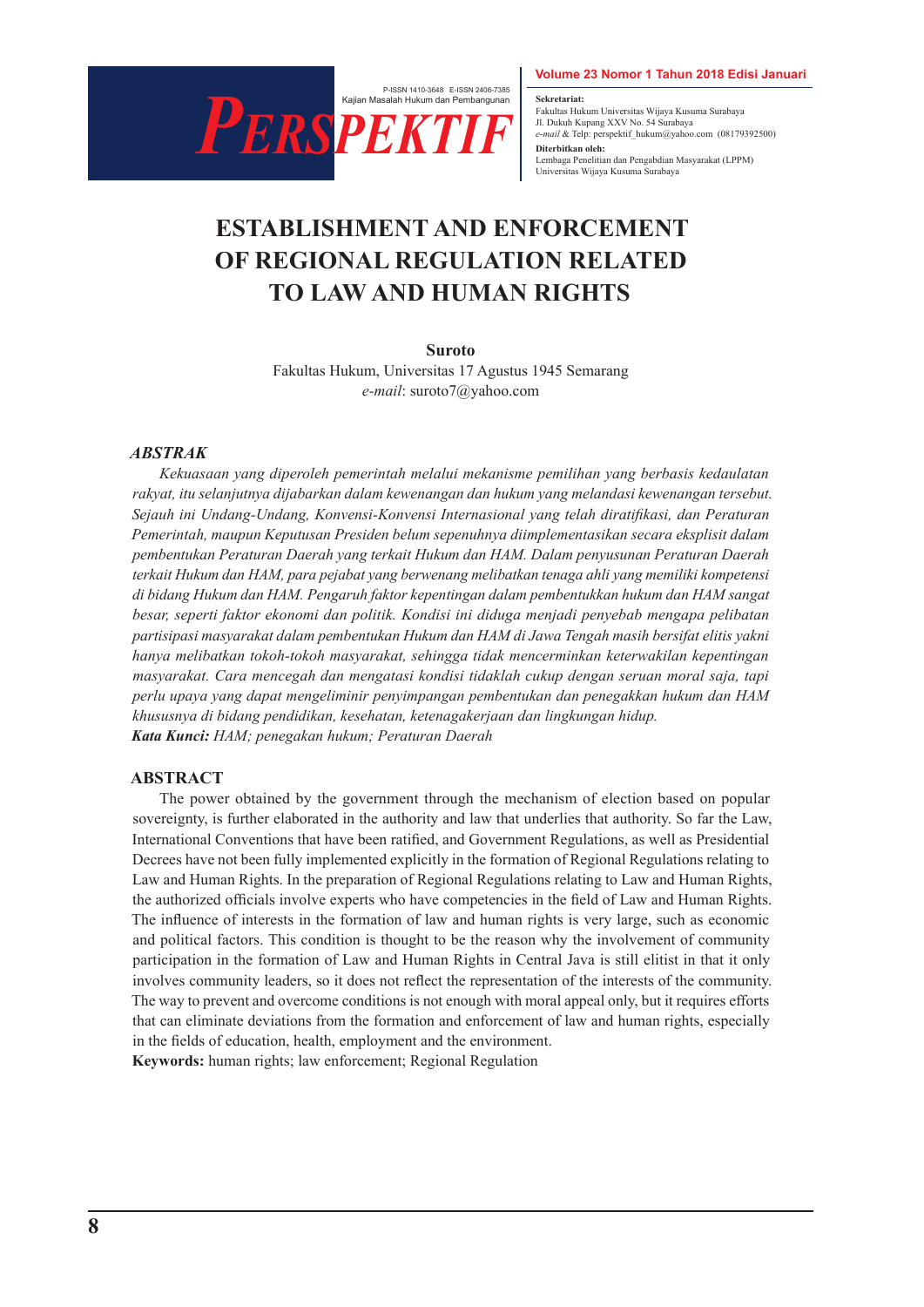## **BACKGROUND**

Law enforcement is one of the strategic issues in governance, both at national and local level. Within the framework of good governance, law enforcement even becomes one of the principles that must be implemented when a government wants to be categorized as a clean and respectable government. The establishment of laws through transparent and participatory legislative process is also a feature of democratic government. Similarly, the human rights discourse (HAM) is the other strategic issue that is the characteristic of a democratic government. The recognition of human rights shows the presence of appreciation for the diversity of human identity so that every citizen has an equal position before law and governance.

The establishment and enforcement of law and human rights have a strategic value as it relates to the legitimacy of the government. The power obtained by the government through the mechanism of people sovereignty-based election is then elaborated in the law and authority underlying the authority. Law plays an important role as the rules that limit the power and direct the use of force so as not arbitrary and violate human rights. It is the establishment and enforcement of law with regard to human rights.

The problems faced by the Government of Central Java in the establishment and enforcement of law and human rights were caused by the differences in the perception of the concept of human rights and law as a result of the differences in the backgrounds of interests and understanding. The perception difference, when not managed properly, will affect on the difficulty of law enforcement and human rights. Meanwhile, legal guarantee is one of the important factors required to create conducive stability for regional development.

In addition, Central Java also faces a number of problems in the establishment of law and human rights in the region, i.e.:

- 1. Different perceptions on the concept of law and human rights;
- 2. The tendency of the process of establishing regional regulations which has not been participatory;
- 3. There are many regulations that have not been in favor of public interest;
- 4. There are law enforcements that have not been oriented to justice and legal certainty;
- 5. The law enforcement officers who have not been supported by optimal facilities and management;
- 6. High cases of human rights violations, including human trafficking; the resolution of disputes regarding the access to natural resources; and other unresolved issues.

The problems need to be addressed immediately so that there is an increased legal certainty in Central Java. The effort is not only the responsibility of the government and law enforcement officials, but it also has to involve the entire community.

Therefore, it is necessary to do the mapping to what extent the knowledge and understanding of community perceptions of law and human rights in Central Java. In addition, it should also explore how the implementation and the establishment of law and human rights that had been conducted in Central Java.

### **PROBLEM FORMULATION**

Based on the problems described above, the study focused on answering the following problem identifications: how is the association between the law making in Central Java and the law making at national level regarding to what is the policy design of law enforcement and human rights that can be implemented in Central Java.

### **LITERATURE REVIEW**

The formation of law is the establishment or preparation of legislation. A product of legislation that is produced through formal/procedural aspects consisting of methods, processes, and legislative techniques until it becomes a positive rule of law in order to have meaning and receive respect and adequate recognition from the affected parties that require foundation and legitimacy from material/ substantial aspects. In formulating articles in the regulation, it is necessary to pay attention to 4 language provisions in the formulation of articles and verses, namely:<sup>1</sup>

1. It is easy to understand by the parties, both those who carry out the law and those who are subject

<sup>&</sup>lt;sup>1</sup> Effendi Perangin dan Nandang Alamsah D. (1991). *Ketrampilan Membuat Akta Perjanjian & Dokumen Lainnya.* Jakarta: Pusat Latihan Sarjana Hukum Perusahaan, h. 64-71.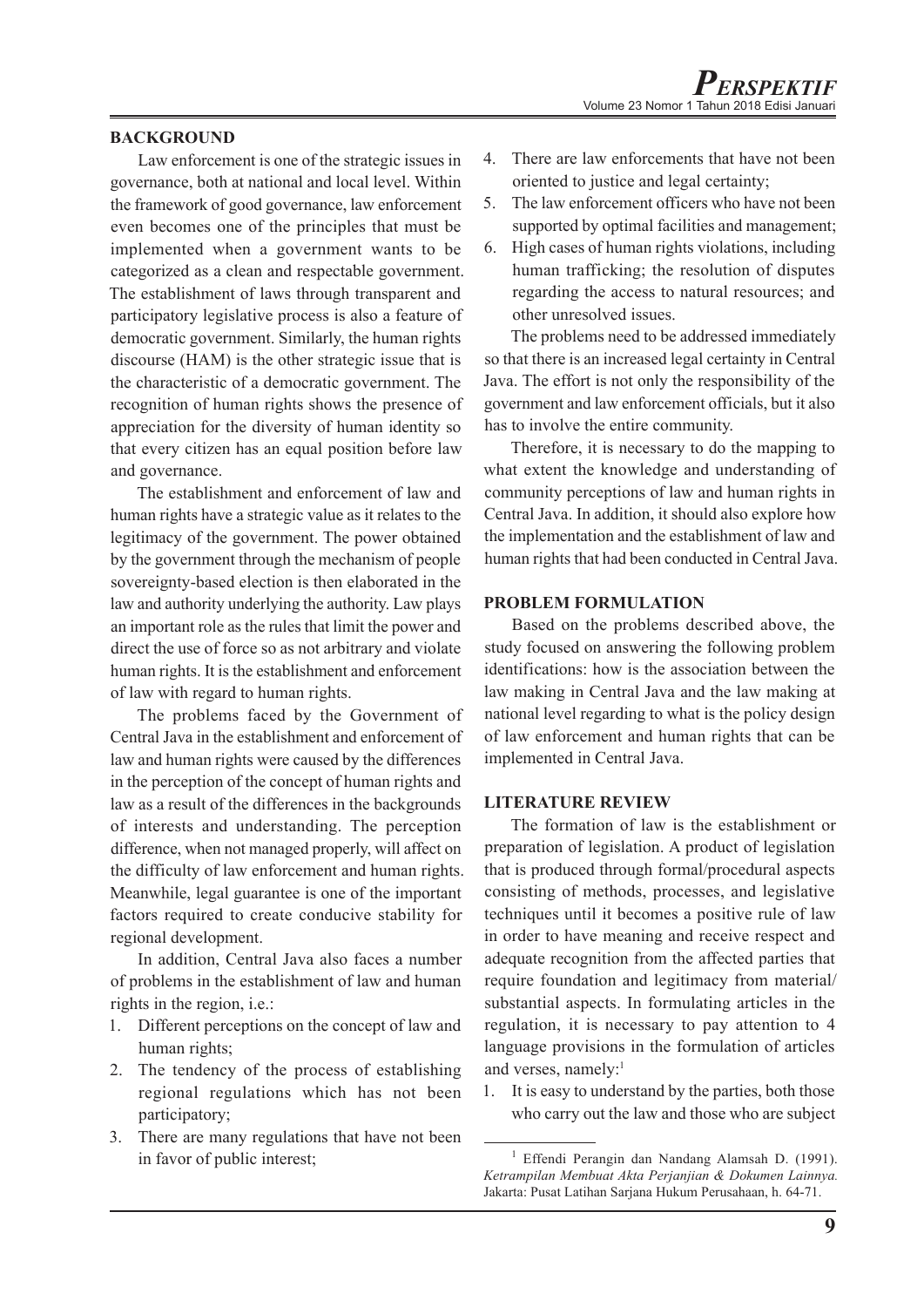to the law. There are 3 instructions in formulating articles and verses to be easily understood, namely: a. Use words/terms that are easily understood by the parties; b. Use short sentences; c. Directly on the purpose to be conveyed.

- 2. Specific, in the sense that the terms / words used are special so that they cannot be interpreted in various ways.
- 3. Complete, meaning it contains the right idea, a unified understanding that has no shortcomings.
- 4. Consistent, meaning in harmony, the use of fixed terms and the contents of the articles are not contradictory.

The way in which regulators can ensure adequate participation in the regulatory process is that there are two commonly used ways, namely announcements and comments, and submissions to regulators. In a system of announcements and comments, an institution publishes a proposed regulation in a newspaper, and then invites the wider community to provide comments in writing for a certain period of time. After receiving the comments, the agencies reconsider, and if necessary, re-arrange the relevant regulations.2

According to Article 1 point 1 of Law No. 39 of 1999 concerning Human Rights, Human Rights are a set of rights that are inherent in the nature and existence of humans as creatures of God Almighty and are His gifts that must be respected, upheld and protected by the state, law, government, and everyone for honor and protection of human dignity.<sup>3</sup>

In Indonesian if you do not use the term Human Rights is to use the term Basic Rights. If traced this term if it does not refer to the term in English, refers to the Dutch language. In English there are 2 terms: First Human Right, Second Fundamental Right. From these two terms it gives rise to an interpretation that if there is a human right that is not fundamental.

Fundamental (Ar) is the basic basis, the basic character; Human rights: rights for every person (human) that can be sued to be treated for themselves, for example justice must be carried out for everyone.<sup>4</sup> Theo Huijbers<sup>5</sup> states that human rights are called human rights, because they are considered as the foundation upon which all living organizations must be built together. These rights are the principles of law.

The principle itself is the foreign term "*beginsel*" as long as the word begins means the beginning or start. So the principle is to start or be the beginning of "something". *Beginsel* means: the beginning; the simplest nature/basis; origin; starting point; principle; belief; basic.<sup>6</sup> Thus basic and fundamental or basic understanding is the same. This was also supported by Miriam Budiardjo's opinion, which in some of his writings mentions: "... fundamental (fundamental)<sup>7</sup> ..." or "... human rights (fundamental human rights or human rights only) ...".<sup>8</sup>

The formulation of the definition of human rights in the MPR Decree with the Law is different. In the Law there are no "universal" and "eternal" words. Though if traced based on the development of the history of legal philosophy. This human right is the greatest work of the school of natural law which assumes that good law is universal and eternal.

Problems in the law enforcement environment are also experienced in the enforcement of human rights. A number of cases of human rights violations do not only involve law enforcers, but also the community. Community groups on behalf of mass organizations often commit vigilante acts, by attacking or destroying other people's property rights. Likewise the free verdict in most corruption cases involving state administrators reflects the lack of protection and fulfillment of human rights that pay attention to the sense of justice in society. Likewise, the high rate of poverty, unemployment, hunger and the like is a problem that has not been resolved in the enforcement of human rights in the social, cultural and economic fields.

<sup>2</sup> Ann Seidman, Robert Seidman, dan Nalin Abeyeskere. (2001). *Penyusunan Rancangan Undang-Undang Dalam Perubahan Masyarakat Yang Demokratis, Sebuah Panduan Untuk Pembuat Rancangan Undang-Undang*. Jakarta: ELIPS, h. 448.

<sup>3</sup> Moh. Mahfud MD. (1993). *Dasar dan Stuktur Ketatanegaraan Indonesia.* Yogyakarta: UII Press, h. 141.

<sup>4</sup> Badudu Zain. (1996). *Kamus Umum Bahasa Indonesia.* Jakarta: Pustaka Sinar Harapan, h. 83.

<sup>5</sup> Theo Huijbers. (1995). *Filsafat Hukum.* Yogyakarta: Kanisius, h. 102.

<sup>6</sup> S. Wojowasito. (1985). *Kamus Umum Belanda Indonesia.* Jakarta: Ichtiar Baru-van Hoeve, h. 61.

<sup>7</sup> Miriam Budiardjo. (1998). *Menggapai Kedaulatan Untuk Rakyat*. Bandung: Mizan, h. 40.

<sup>8</sup>  *ibid.,* h. 50.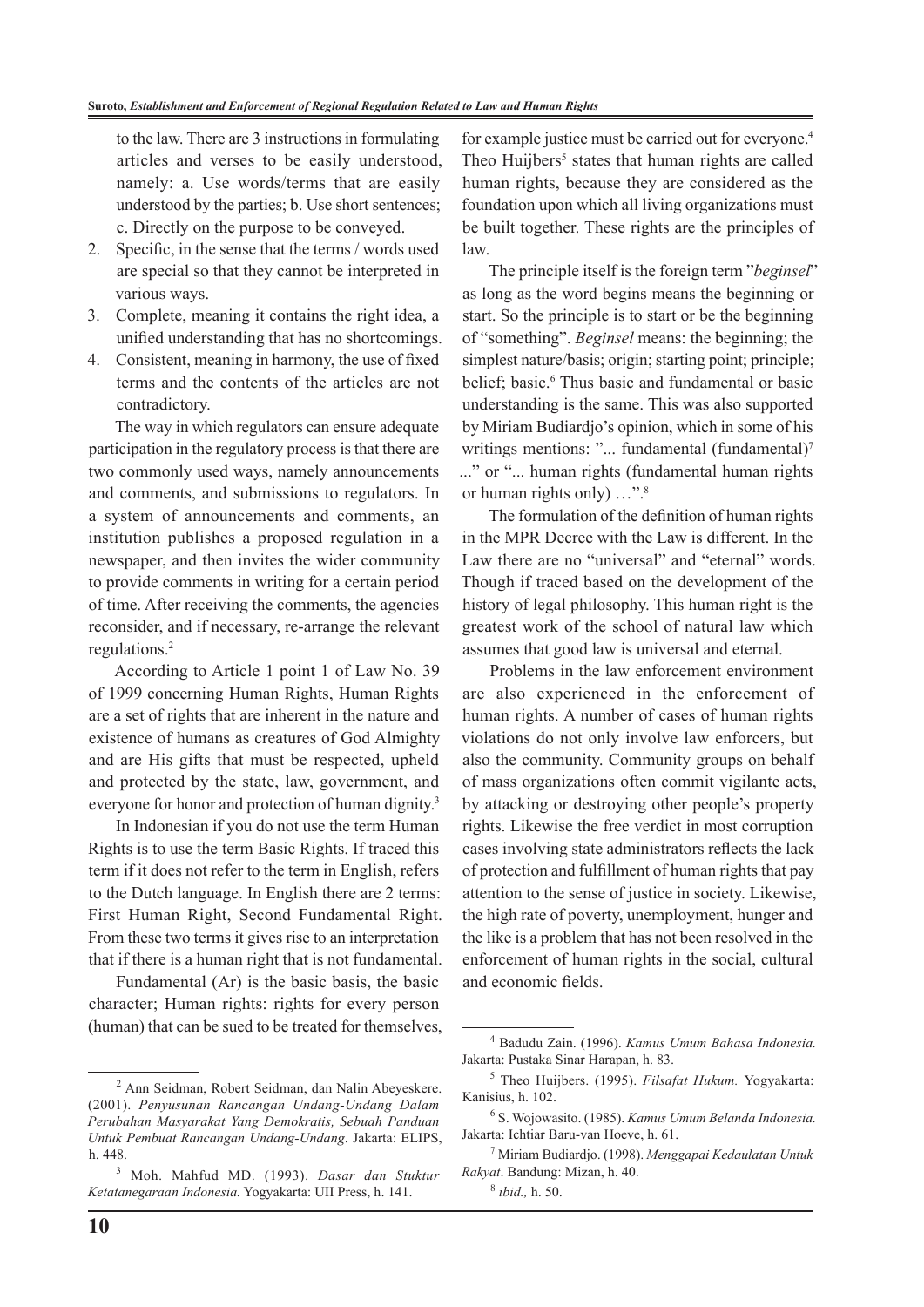There are three main causes of human rights violations, namely unequal distribution of power, powerless citizens, and still strong feudal and paternalistic culture in society. These three factors, in turn, gave rise to practices of abuse of power. Thus, the occurrence of human rights violations is not something that happens by itself but because of the factors mentioned above.<sup>9</sup>

### **RESULTS AND DISCUSSION**

## **The Association between the Law Making in Central Java and the Law Making at National Level**

The key to successfully improve human rights and in order that the legal products made in regions based on human rights, is on how regional governments coordinate and respond to all of the instrument of human rights. Therefore, human rights becomes a value system which is familiar and in line with the needs of society.

The results show that so far Laws, Ratified International Conventions, government regulation, and Presidential Decrees have not been implemented explicitly in the making or regional regulations related to law and human rights in Central Java. It seems that there are still problems of harmonization of the making of regional and national legislation. In other words, there is no association and synchronization either vertically or horizontally on the laws in Central Java, especially in the making of legislation related to Law and Human Rights in the areas of education, health, employment, and environment.

In the preparation of regional regulations related to Law and Human Rights, the competent authorities draw up regional regulations by involving the experts with the competence in the field of Law and Human Rights. The results showed that in every law makings were always preceded by academic papers.

In drafting regional regulations, there are interest factors that affect the legislative institutions. The interest factors include political, economic, social and cultural factors. The process of law and human rights making governing education, health, employment and environment in Central Java involved the factors. The effects of the interests, according to most respondents, affect the law and human right making processes and their enforcements.

The structural conditions of the institutions making Law and Human Rights in the forms of infrastructure, responsiveness, work ethic, professionalism, integrity, coordination, standard operating procedures, and fragmentation are the important factors that can affect the quality of established regional regulations. The conditions of the facilities for law and human rights enforcement institutions in Central Java are classified as incomplete.

In the making of regional regulations, it is important to consider the materials of the regional regulations that must be in accordance with existing regulations at provincial and national level. The provision should be noted in order that the legal product does not conflict with the higher rules drawn up in advance.

Law is linked very closely with the community, as expressed in the slogan "*Ubi societas ibi ius*" meaning that where there is a community there is law because laws regulate inter-human interaction in society. A good law is a law which is in accordance with living laws in the community and corresponds to or is a reflection of the values prevailing in a society. Regarding the regional regulations related to Law and Human Rights governing Education, Health, Labor and Environment in accordance with the ultimate purpose of Law and Human Rights, the results showed a compatibility between the regulations associated with the law and human rights and the ultimate purpose of law.

Based on the description of the research results above, it shows that so far Law, Ratified International Conventions, government regulations, and Presidential Decrees are explicitly not fully implemented in the establishment of regional regulations related to Law and Human Rights in Central Java. It seems that there are still problems of harmonization in the establishment of laws in regions with those at national level. In other words, there is no connection and synchronization both vertically and horizontally in the law establishment in Central Java, particularly in the establishment of laws and regulations related to Laws and Human Rights in

<sup>9</sup> Richard Bennet. "Organisasi-organisasi yang Berkaitan dengan Hak Asasi Manusia di Selandia Baru" dalam Candra Gautama dan B.N. Marbun (eds). (2000). *Hak Asasi Manusia, Penyelenggaraan Negara yang Baik dan Masyarakat Warga.*  Jakarta: Komisi Nasional Hak Asasi Manusia, h. 75.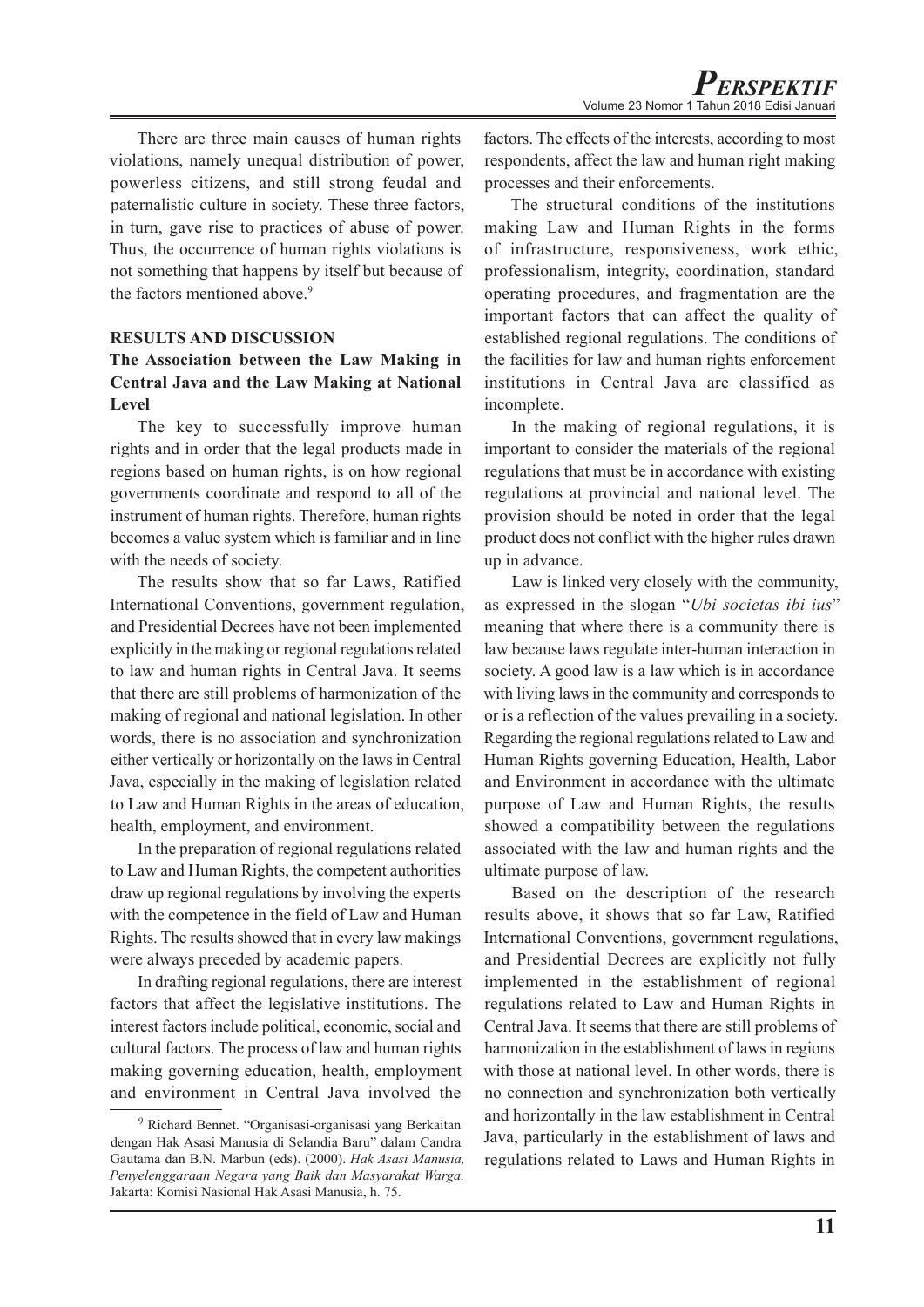the areas of education, health, employment and environment.

In the preparation of regional regulations related to Laws and Human Rights, the authorized authorities had involved the experts with the competence in the field of Laws and Human Rights. The involvement of such experts was intended to formulate an academic paper before the regional regulations were stipulated. However, the involvement of community participation in the establishment of law and human rights in Central Java was still elitist that only involved the public figures who did not reflect the representation of the interests of the society. The results also showed the significant effect of the interest factor on the establishment of laws and human rights. The factors that affect the establishment of laws and human rights are economic and political factors.

## **The Policy Design on the Form of Laws and Human Rights Enforcements which should be Implemented in Central Java Province**

Based on the description of the research results above, the data and information showing the existing problems of harmonization in the establishment of regional laws with those at national level were found, particularly in the establishment of laws related to the laws and human rights in education, health, employment and environment. The results also showed the significant effect of the interest factor on the establishment of laws and human rights. The factors that affect the establishment of laws and human rights are economic and political factors.

This condition was considered to be the cause of why the inclusion of public participation in the establishment of laws and human rights in Central Java was still elitist that only involved public figures, so it did not reflect the representation of the interests of society. The interest factor is also believed to affect human rights and law enforcement as well as weak law and human rights enforcement, particularly in education, health, Labor and Environment in Central Java.

Law enforcement is a law dynamist through a legal ruling. Legislation is living and implemented in accordance with the needs and development of society. Furthermore, poor legislation would still

achieve the goals or objectives when it is in the hands of good law enforcement officials.

In the system of law enforcement, law enforcement does not only occur in a series of judicial proceedings, but it is also carried out by other agencies concerned. Therefore, law enforcement is not just about the "human" (police, prosecutors, and judges) as a system, but it is also related to various subsystems, namely: institutional enforcement; resources/law enforcers; procedure (mechanism) of law enforcement; and the infrastructures and means of law enforcement.

It is necessary to recognize judicial and non-judicial elements, and the diversity of their subsystems, so the improvement of law enforcement efforts can be performed integrally, not only related to judicial institution. The significance of the role of agencies or law enforcement officials become an important part in the overall process of law enforcement.

Similarly, the substance of law must be able to accommodate the interests of society so as to give sense of justice to many people when applied or enforced at empirical level. Therefore, both the legal structure and substance in the process of identification can not be separated. Both good and poor performance of the legal structure and substance will have at least a little impact or effect on public perception and appreciation to the law.

To realize the "legal certainty" in a system of government based on law, at least it must be supported by the following elements, i.e.: (1) the substance of law, (2) the legal apparatus, and (3) the legal culture. The second element (the legal apparatus) uses the term of legal structure which includes judiciary, police, prosecution agencies, prison agency, legal advisors, legal counsel, and the agencies of legal dispute resolution out of court.

There are two major aspects related to the various complaints of justice seekers, namely the quality of the decision and the integrity of law enforcement officers. They often stay away one another in a decision due to the law enforcement officers are not neutral or impartial. It may occur for several reasons:

1. Effect of power. The court is powerless against the will of a higher authority either from the environment (for instance, Supreme Court Judge) or from the external environment (e.g.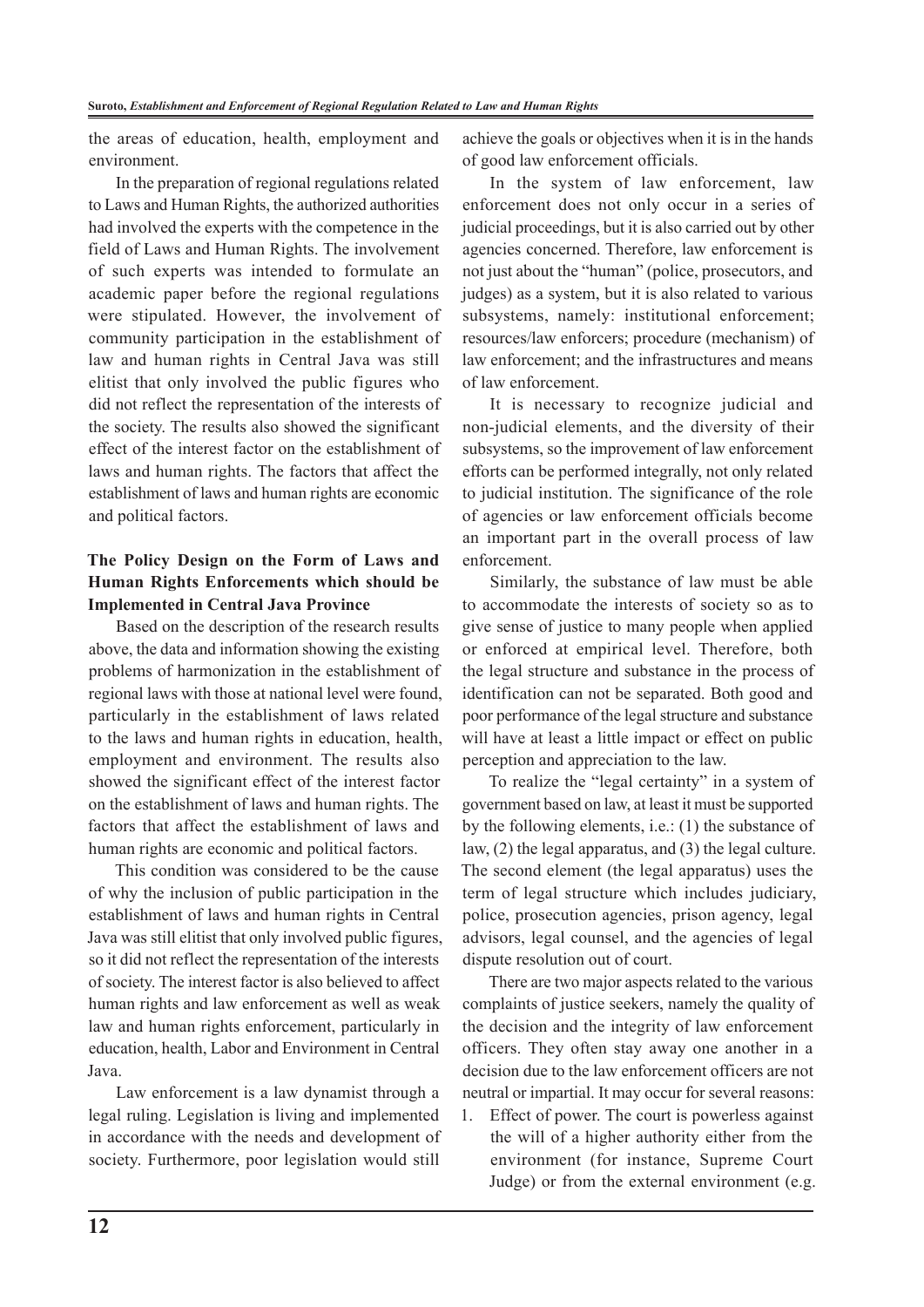governors, regents, Minister, entrepreneurs and others).

- 2. The influence of the public. Excessive public pressure may cause fear or anxiety of the court, so it decides in accordance with the "coercion" of the public.
- 3. The influence of the parties. The influence of the parties may be sourced from certain primordial relationships, as well as the "case commercialization". A case becomes a commercial commodity. Those who pay more will be won.

The problems are still found in Central Java, particularly in the establishment and enforcement of law and human rights in Central Java. Based on the results of the study, the data and information shows that there are still problems of harmonization in the establishment of laws in regions with the national level particularly in the formulation of laws and regulations associated with the law and human rights in education, health, employment and environment.

The research results also show the significant effect of the interest factor in the establishment of law and human rights. The interest factors that affect the establishment of law and human rights are is economic and political factors. The condition is suspected to be the cause of why the inclusion of public participation in the establishment of law and human rights in Central Java is still elitist that only involves public figures, so it does not reflect the representation of the interests of society. The interest factor is also believed to affect the human rights and law enforcement and a weak law and human right enforcement, particularly in education, health, employee and Environment in Central Java.

How to prevent and treat the deviation condition in the establishment and enforcement of law is not simply a moral appeal, but it needs other efforts to eliminate the irregularities in the establishment and enforcement of law and human rights in Central Java, particularly in education, health, employment and environment. The policy design on Law and Human Rights Enforcement that should be implemented in Central Java province, i.e.:

1. Reducing the influence of power by establishing political, social, cultural system that uphold the law or can be forced to respect the law;

- 2. Increasing the role of law enforcement agencies or officers to be an important part in overall process of law enforcement;
- 3. Accommodating public interest so that the substance of the law to provide justice to many people when the laws are applied or enforced on the empirical level;
- 4. Public policy is designed as an instrument to control society, which in turn is formalized in the form of laws (regional laws) in order that each stakeholder who may in the future violate the agreement may be subject to sanctions, and the consistency of the stakeholders can be kept together;
- 5. Involving the community in the establishment of law and human rights is not limited to the scope of the elites (public figures, academics, NGOs), but it also involves a broader society;
- 6. At the level of policy implementation, coordination and integrity of law enforcement agencies and officers are required to uphold their neutrality so that the implementation of the regional regulations on law and human rights in the field can run well.

## **CONCLUSION**

So far Law, International Conventions that have been ratified, and government regulation, as well as Presidential Decree explicitly not fully implemented in the formation of regional regulations related to Justice and Human Rights in Central Java. Regions in the preparation of legislation relating to Justice and Human Rights, the competent authorities have involved experts with competence in the field of Justice and Human Rights. The involvement of such experts is intended to formulate an academic paper before the specified local regulations. However, the involvement of community participation in the establishment of law and human rights in Central Java is still elitist that only involve public figures that do not reflect the representation of the interests of society. The results also show, the effect of the interest factor in the formation of very large law and human rights. Factors that affect the interests of law and human formation that is economic and political factors. The results showed, the effect of the interest factor in the formation of very large law and human rights. Factors that affect the interests